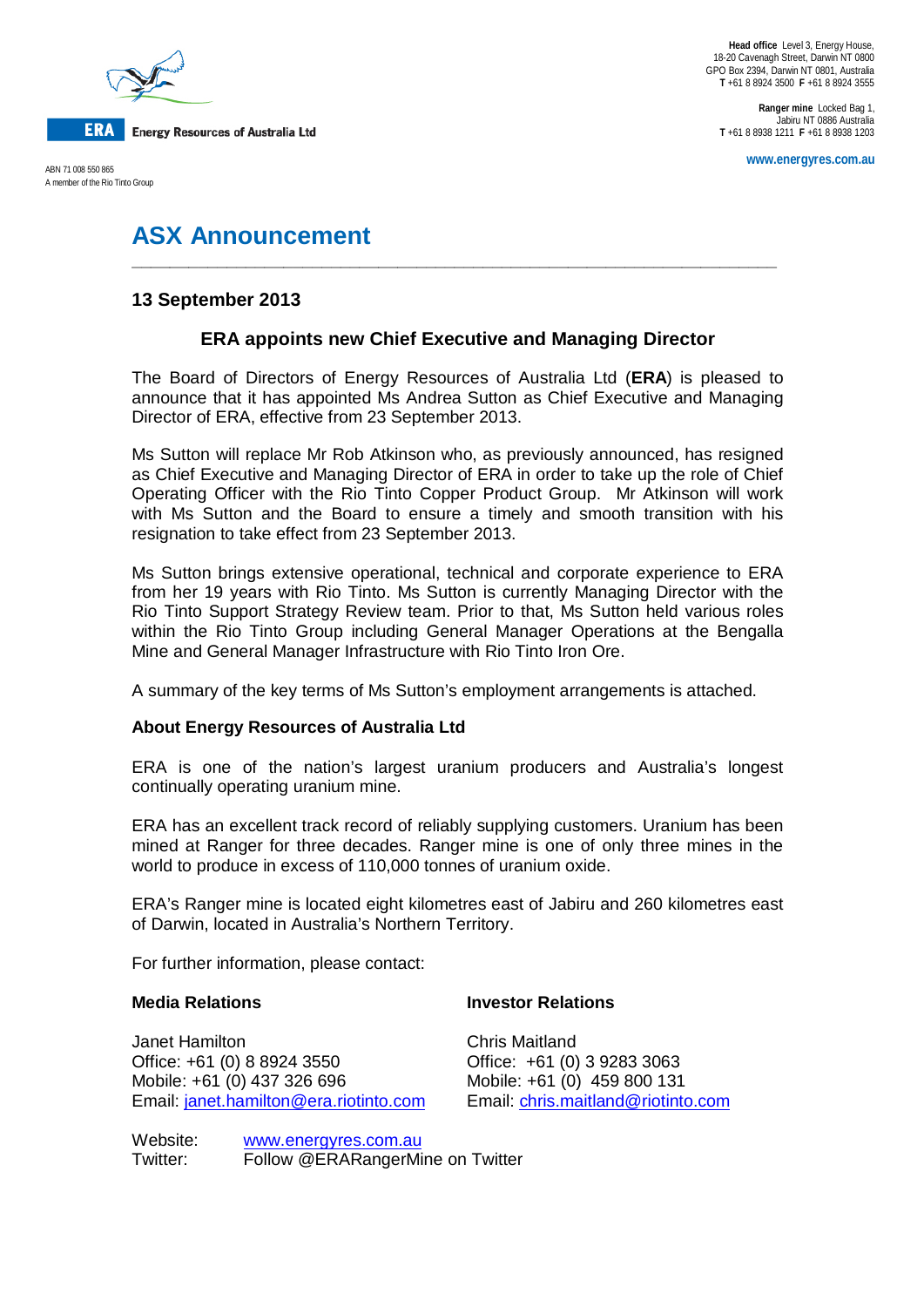

#### **Summary of key terms of the employment arrangements with Ms Andrea Sutton**

The Board of ERA has appointed Ms Sutton to the role of Chief Executive and Managing Director of ERA. She will be seconded to ERA from Rio Tinto to work under the direction of and be responsible to the Board of ERA.

| <b>Commencement date:</b>    | 23 September 2013                                                                                                                                                                                                                                                                                                                           |
|------------------------------|---------------------------------------------------------------------------------------------------------------------------------------------------------------------------------------------------------------------------------------------------------------------------------------------------------------------------------------------|
| Term:                        | Minimum period of 3 years, subject to termination (see below).                                                                                                                                                                                                                                                                              |
| <b>Base salary:</b>          | \$380,000 per annum, reviewed annually from 1 March 2014.                                                                                                                                                                                                                                                                                   |
|                              | Ms Sutton is a member of the defined contribution section of the<br>Rio Tinto Staff Superannuation Fund and receives a<br>combination of superannuation contributions and a cash<br>allowance in lieu of superannuation contributions equal to 20%<br>of base salary.                                                                       |
| <b>Short-term incentive:</b> | Ms Sutton will be eligible to participate in the Rio Tinto short<br>term incentive plan (STIP) with a 'target' opportunity equal to 50<br>per cent of base salary (up to a maximum of 100 per cent of<br>base salary for outstanding performance) determined by<br>assessment against business and individual performance<br>objectives.    |
|                              | Under the Rio Tinto Bonus Deferral Plan, 25 per cent of Ms<br>Sutton's STIP award will be satisfied through the deferred<br>award of shares in Rio Tinto Limited that will vest after 3 years<br>subject to remaining in employment with the Rio Tinto Group at<br>the date of vesting.                                                     |
| Long-term incentive:         | Ms Sutton will be eligible to participate in a long term incentive<br>plan. The annual 'target' opportunity is 45 per cent of base<br>salary up to a maximum award of 67.5 per cent of base salary.                                                                                                                                         |
|                              | The award 'at target' for 2014 is expected to comprise an equal<br>mix, by value, of time-vesting shares under the Rio Tinto<br>Management Share Plan and awards with performance based<br>vesting conditions linked to ERA's performance measures.<br>Details of the awards will be included in ERA's remuneration<br>report once granted. |
| <b>Termination:</b>          | Ms Sutton can terminate her employment by giving 3 months'<br>Ms Sutton's employment can be terminated on 6<br>notice.<br>months' notice, without cause. It can be terminated with<br>immediate effect (and without notice), for cause.                                                                                                     |
|                              | ERA can end Ms Sutton's secondment by giving Rio Tinto 6<br>months' notice at any time. Rio Tinto can end Ms Sutton's<br>secondment by giving ERA 6 months' notice provided it takes                                                                                                                                                        |